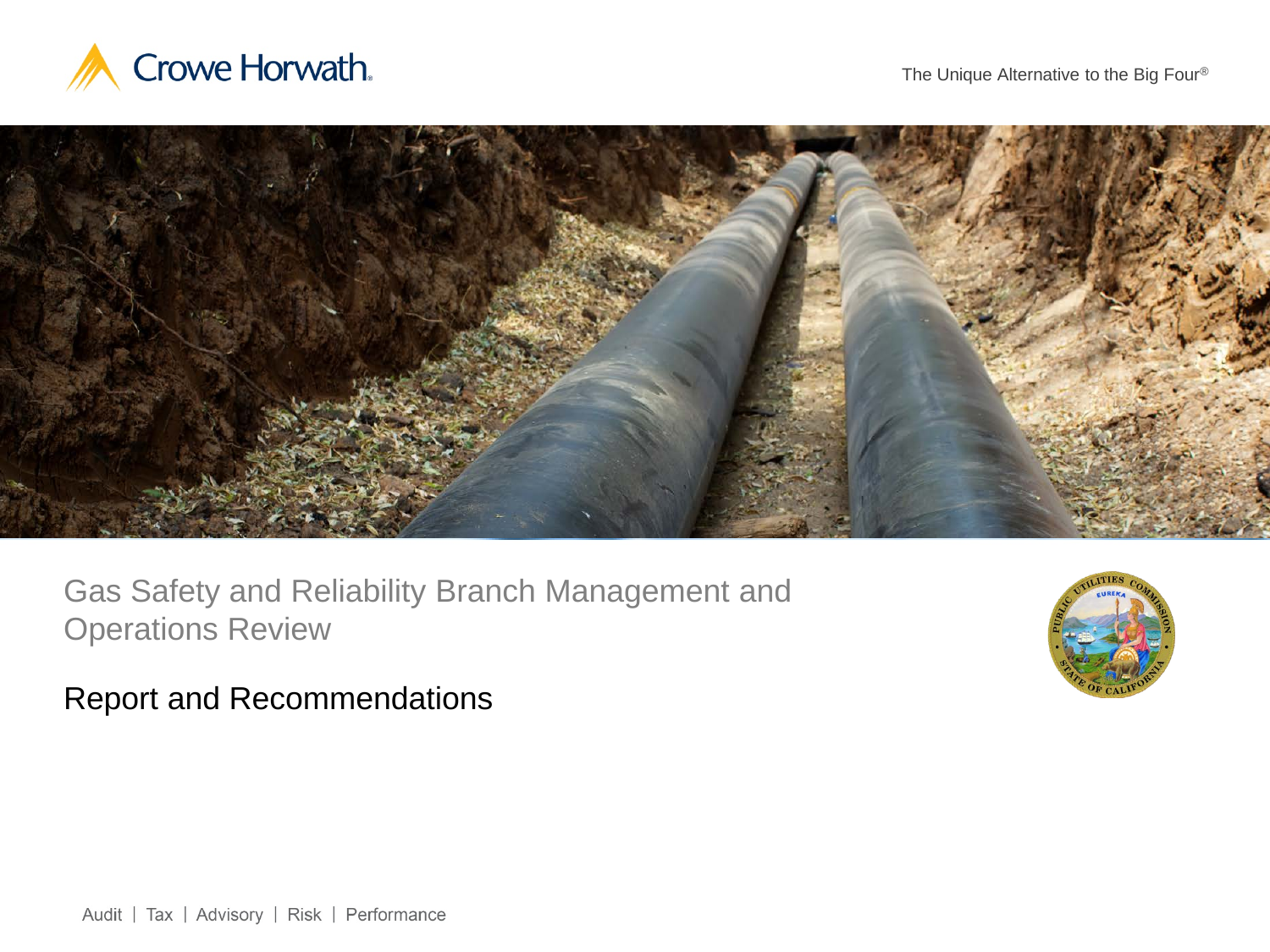

# GSRB Management and Operations Review

- **Project Charter**
- **Project Methodology and Timeline**
- **Report and Recommendations** 
	- Report Structure and Contents
- **Report Key Findings** 
	- GSRB Challenges, Opportunities, and Progress To Date
	- **Recommendations, Implementation Steps, and Performance Metrics**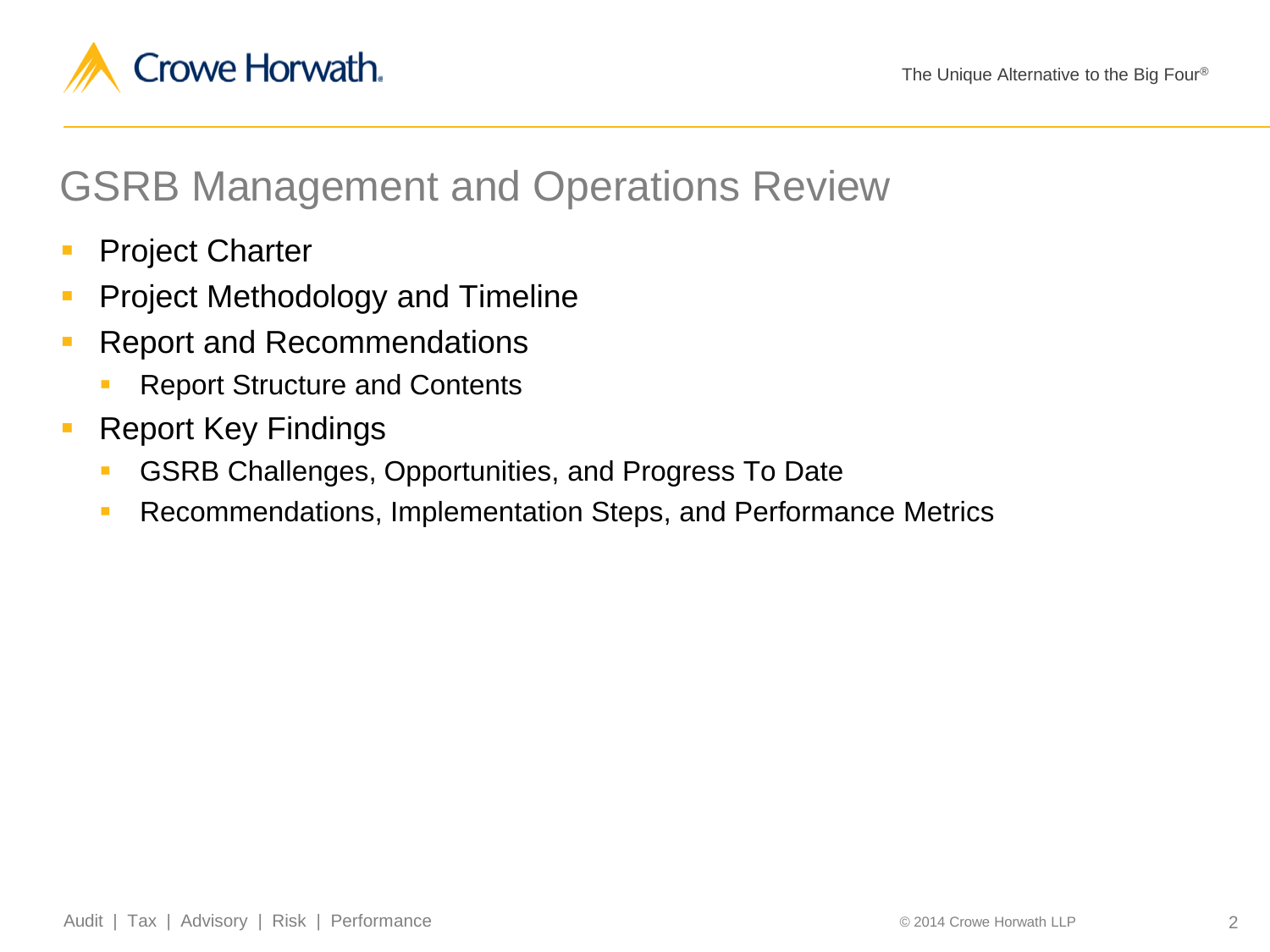

# Project Charter

- CPUC's Independent Review Panel (IRP) recommendation:
	- "Undertake an independent management audit of the USRB [now GSRB] organization, including a staffing and skills assessment, to determine the future training requirements and technical qualifications to provide effective risk-based regulatory oversight of pipeline safety and integrity management, focused on outcomes rather than process."
- **Project objectives in Spring 2014:** 
	- "The goals of the proposed audit will be to
		- 1) Analyze and evaluate GSRB activities in the context of their effectiveness in adhering to existing safety regulations;
		- 2) Provide the CPUC with new ideas, insights, and practical, implementable recommendations; and
		- 3) Develop implementation plans designed to evolve the program into one that is more proactive in addressing gas safety issues."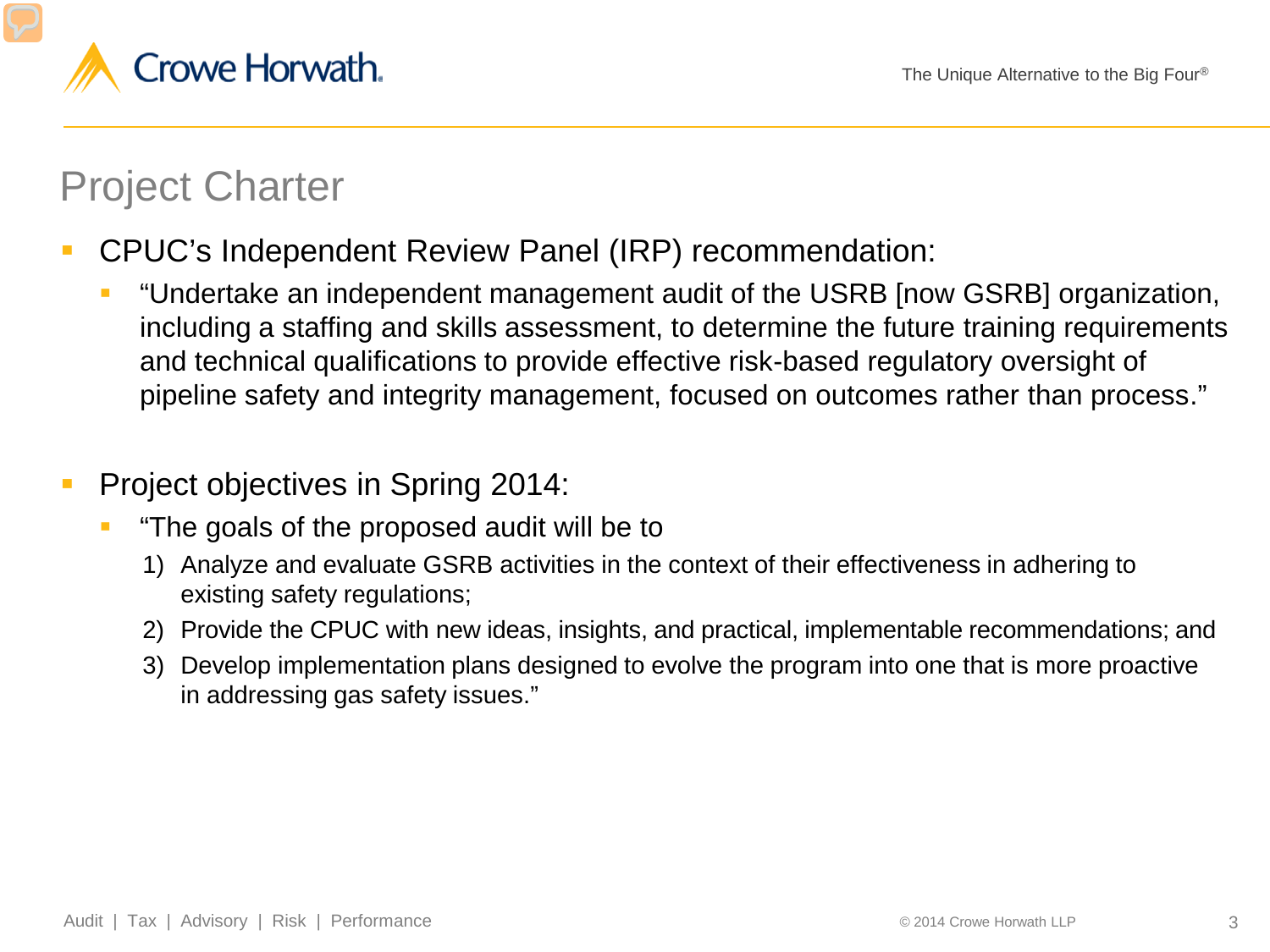

# Project Methodology and Timeline

#### April 2014-March 2015

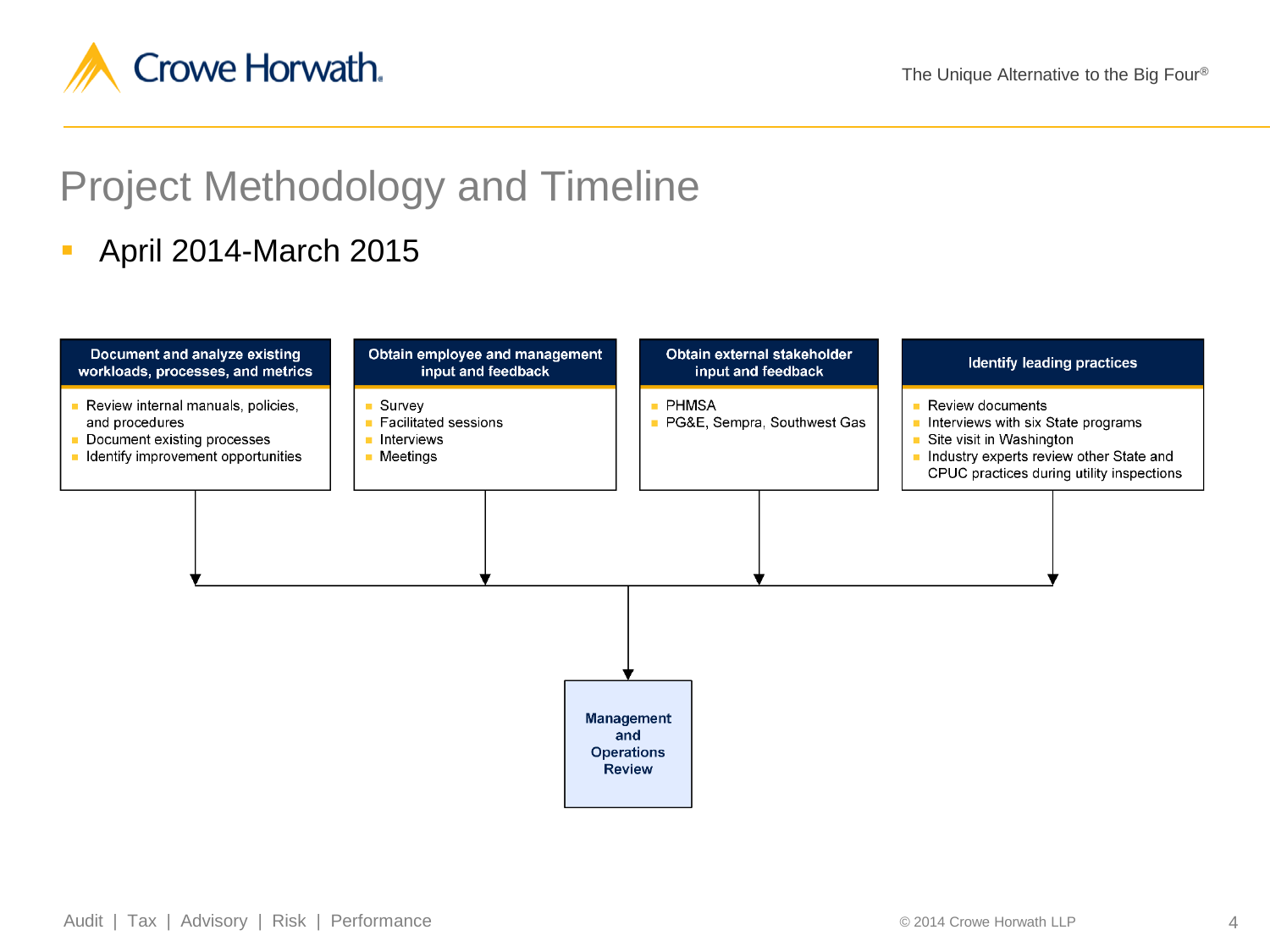

### Report and Recommendations

- Executive Summary
- **Introduction and Approach**
- GSRB Challenges, Opportunities, and Progress To Date
- Recommendations, Implementation Steps, and Performance Metrics
	- **Utility Inspection Recommendations**
	- **Incident Investigation Recommendations**
	- Work Prioritization, Staffing, and Training Recommendations
	- **Technology and Tools Recommendations**
	- **Communication and Change Management Recommendations**
	- **Risk Assessment Approach Recommendations**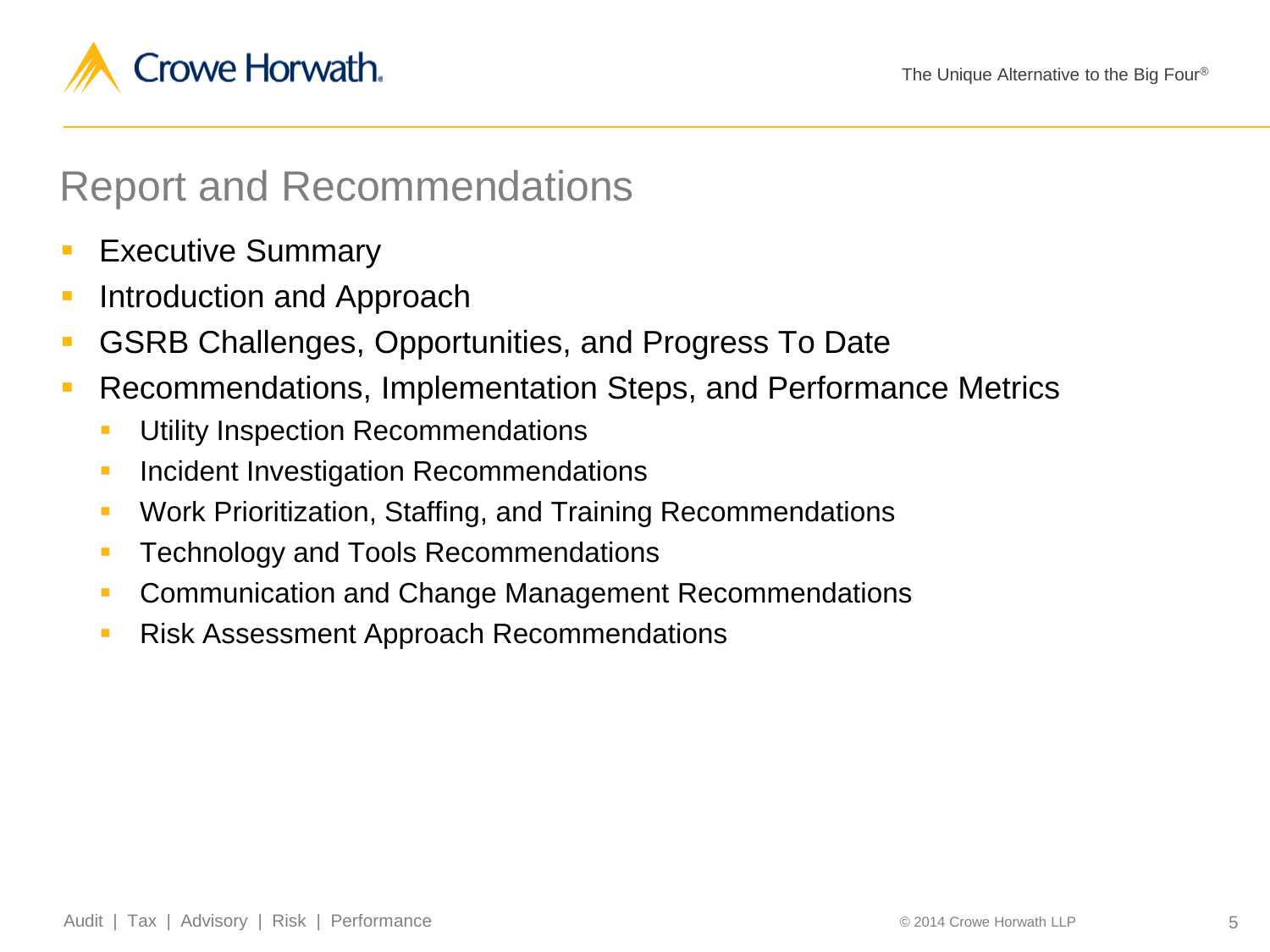

# GSRB Roles and Responsibilities

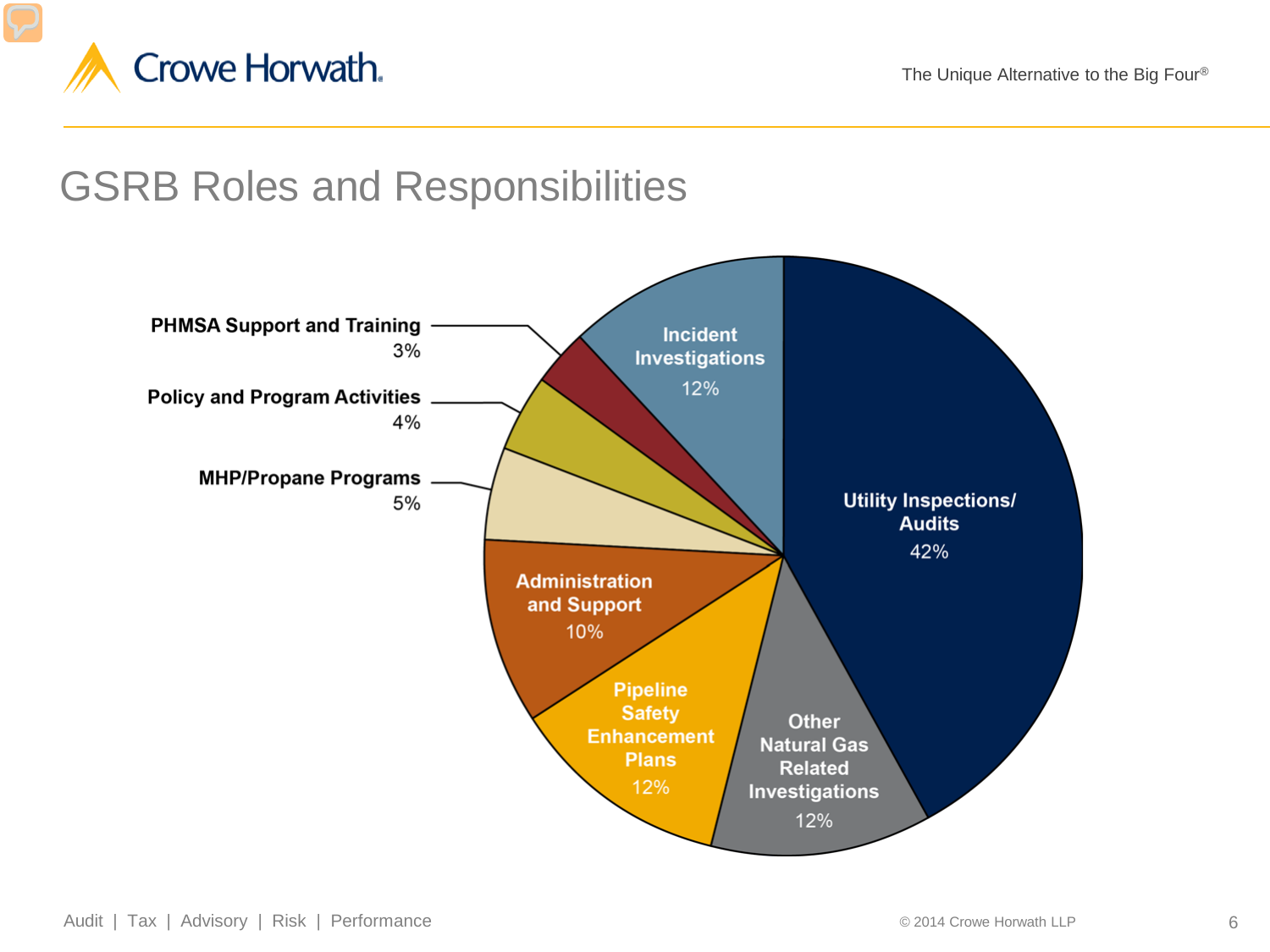

# GSRB Challenges and Opportunities

| <b>Challenge/Opportunity</b> |                                                                                                                                                                                                                                                   |  |  |  |
|------------------------------|---------------------------------------------------------------------------------------------------------------------------------------------------------------------------------------------------------------------------------------------------|--|--|--|
| $\bullet$                    | Frequent management changes, shifting priorities, and reactive responses to internal and external recommendations post-San Bruno<br>led to a loss of focus, lack of clear direction, loss of trust in leadership, and unacceptable work backlogs. |  |  |  |
| 2                            | Disparate, cumbersome, and inadequate database systems that are challenging to use and not conducive to organized recordkeeping,<br>identifying and responding to higher risk areas, monitoring progress, or tracking performance.                |  |  |  |
| ❸                            | Lack of consistency, focus, organization, depth and rigor, adequate recordkeeping, clear expectations, and follow-through in<br>utility inspection practices.                                                                                     |  |  |  |
| $\bigcirc$                   | Delays in completion of utility inspection reports and lack of follow-through on violations, recommendations, observations, and concerns.                                                                                                         |  |  |  |
| 6                            | Delays in completion of incident investigation reports and lack of follow-through on violations, recommendations, observations,<br>and concerns.                                                                                                  |  |  |  |
| $\left( 6\right)$            | Inability to analyze trends, risks, and other safety-related concerns across incidents, utility inspection findings, self-reported violations,<br>and complaints.                                                                                 |  |  |  |
| 0                            | Assignment of staff to multiple tasks without clear prioritization of activities to those with the greatest impact on safety.                                                                                                                     |  |  |  |
| $\bullet$                    | Lack of communication.                                                                                                                                                                                                                            |  |  |  |
| $\boldsymbol{\Theta}$        | Lack of performance measures, clear expectations, and accountability.                                                                                                                                                                             |  |  |  |
| $\boldsymbol{\mathbf{0}}$    | Mix of staff experience and training does not provide a balance of regulatory, policy, or industry expertise to best support GSRB activities.                                                                                                     |  |  |  |
| $\blacksquare$               | Implementation of new citation program is challenging due to concerns on precedent, legal issues, and lack of clarity and specificity in<br>applying penalties.                                                                                   |  |  |  |

Lack of integration of newly formed Risk Assessment and Enforcement Section.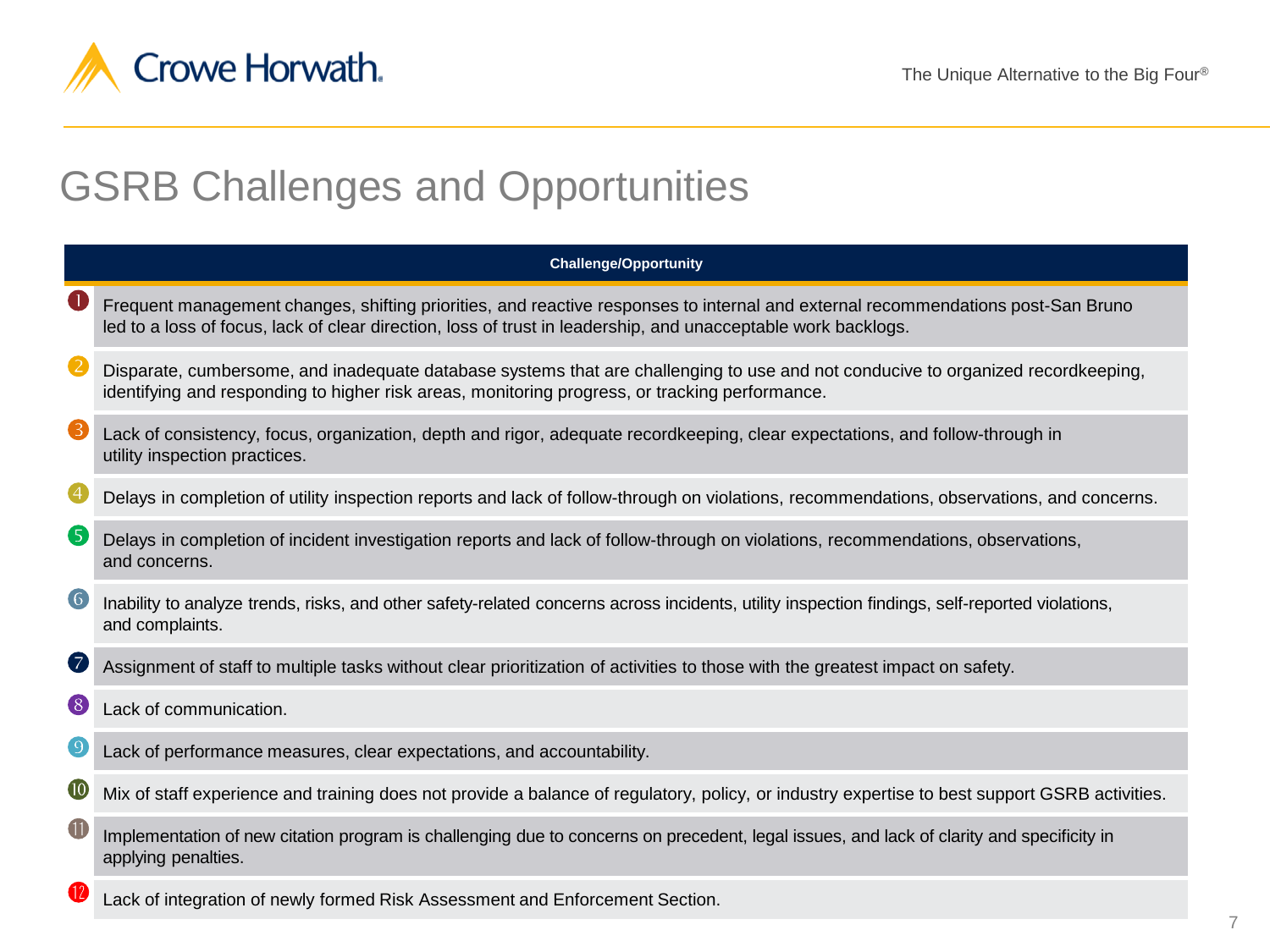

## GSRB Progress To Date

| Year | <b>Activities</b>                                                                                                                                                                                                                                                                                                        |                                                                                                                                                                                                                                                                                                                                                                                             |
|------|--------------------------------------------------------------------------------------------------------------------------------------------------------------------------------------------------------------------------------------------------------------------------------------------------------------------------|---------------------------------------------------------------------------------------------------------------------------------------------------------------------------------------------------------------------------------------------------------------------------------------------------------------------------------------------------------------------------------------------|
| 2011 | Split Utility Safety and Reliability Branch (USRB) into Gas and<br>Electric branches<br>Initiated rulemaking proceeding R-11-02-019 to strengthen<br>natural gas safety rules<br>Closed NTSB recommendation P-10-7 on notifications to utilities<br>Required CPUC voting meetings to include safety presentation         | <b>Added Utility Engineers</b><br>Created Risk Assessment and Enforcement Section (RAS)<br>Required utility pressure testing plans<br>Authorized citations by GSRB engineers                                                                                                                                                                                                                |
| 2012 | Developed hazard report (RAS)<br>Required utilities to prepare PSEPs<br>Monitored PSEP activities (ongoing)<br><b>Added Utility Engineers</b>                                                                                                                                                                            | <b>CPUC established Safety Council</b><br>Initiated specialized utility inspections/audits<br>Increased flexibility in MHP/Propane inspections<br>Increased whistleblower protections                                                                                                                                                                                                       |
| 2013 | Reorganized CPUC to create Safety and Enforcement Division (SED)<br>Developed Audit (Utility Inspection) best practices<br>Initiated rulemaking proceeding R-13-11-006 to incorporate risk<br>assessment into general rate cases                                                                                         | Developed a Standard Operating Procedure for Gas Safety Citation Audits<br>Issued over \$8 million in citations<br>Established bi-weekly coordination meetings with Energy Division                                                                                                                                                                                                         |
| 2014 | Prepared Utility Office of Safety and Reliability Annual Plan with<br>goals and metrics<br><b>Added Supervisor positions</b><br>Reorganized GSRB to improve reporting and supervisory roles<br><b>Adopted CPUC Safety Policy Statement</b><br>Conducted 15 integrity management audits of utilities as of<br>August 2014 | Closed NTSB recommendation P-10-5 on PG&E Maximum Allowable<br><b>Operating Pressure</b><br>Closed NTSB recommendation P-11-22 to conduct audits of PG&E with PHMSA<br>Evaluated, with RAS, PG&E's risk assessment approach in cost of<br>service proposal<br>Developed improved incident process<br>Developed Self-Identified Violation process<br>Revised approach to utility inspections |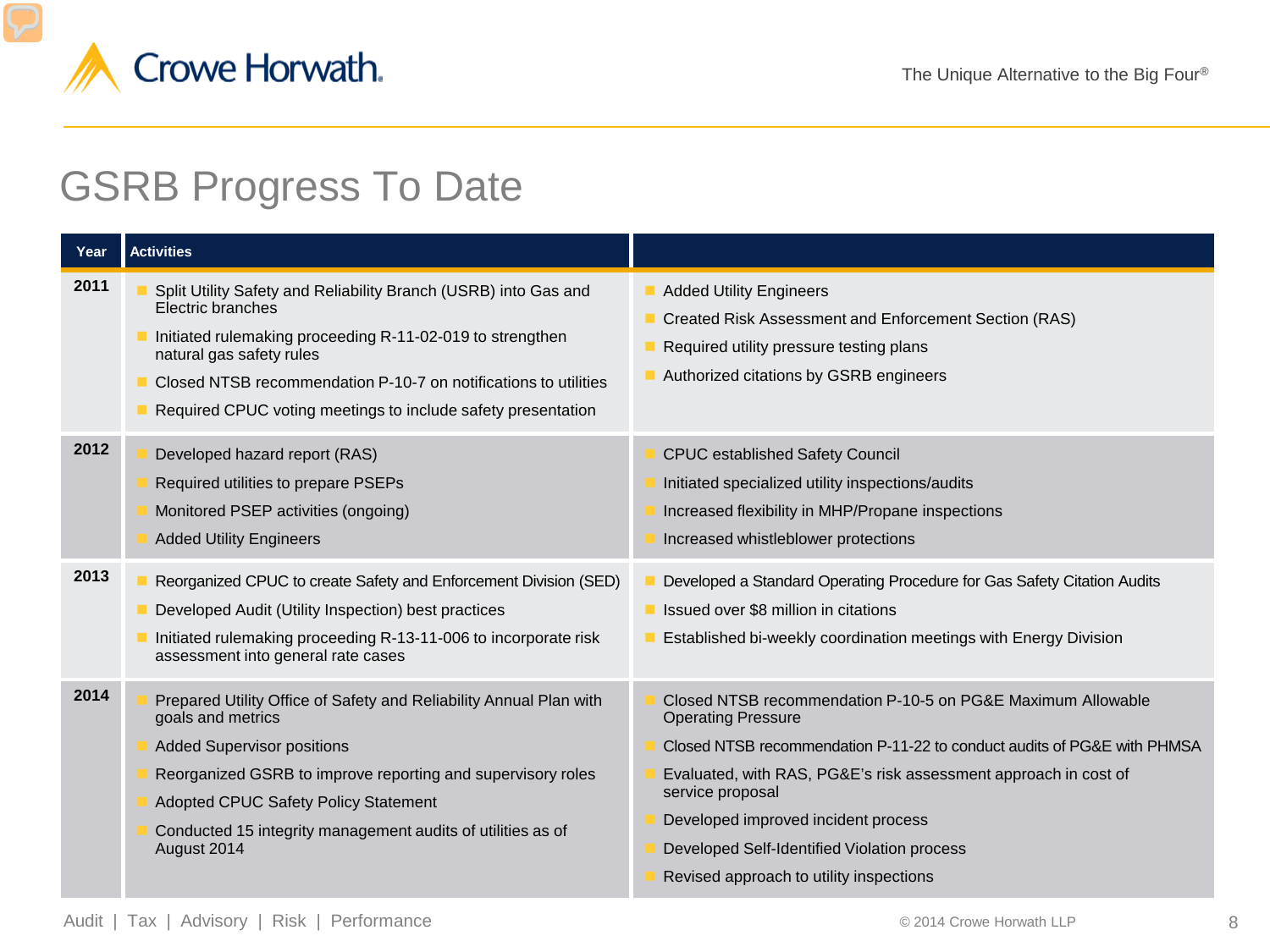

The Unique Alternative to the Big Four®

Recommendations and Implementation Steps

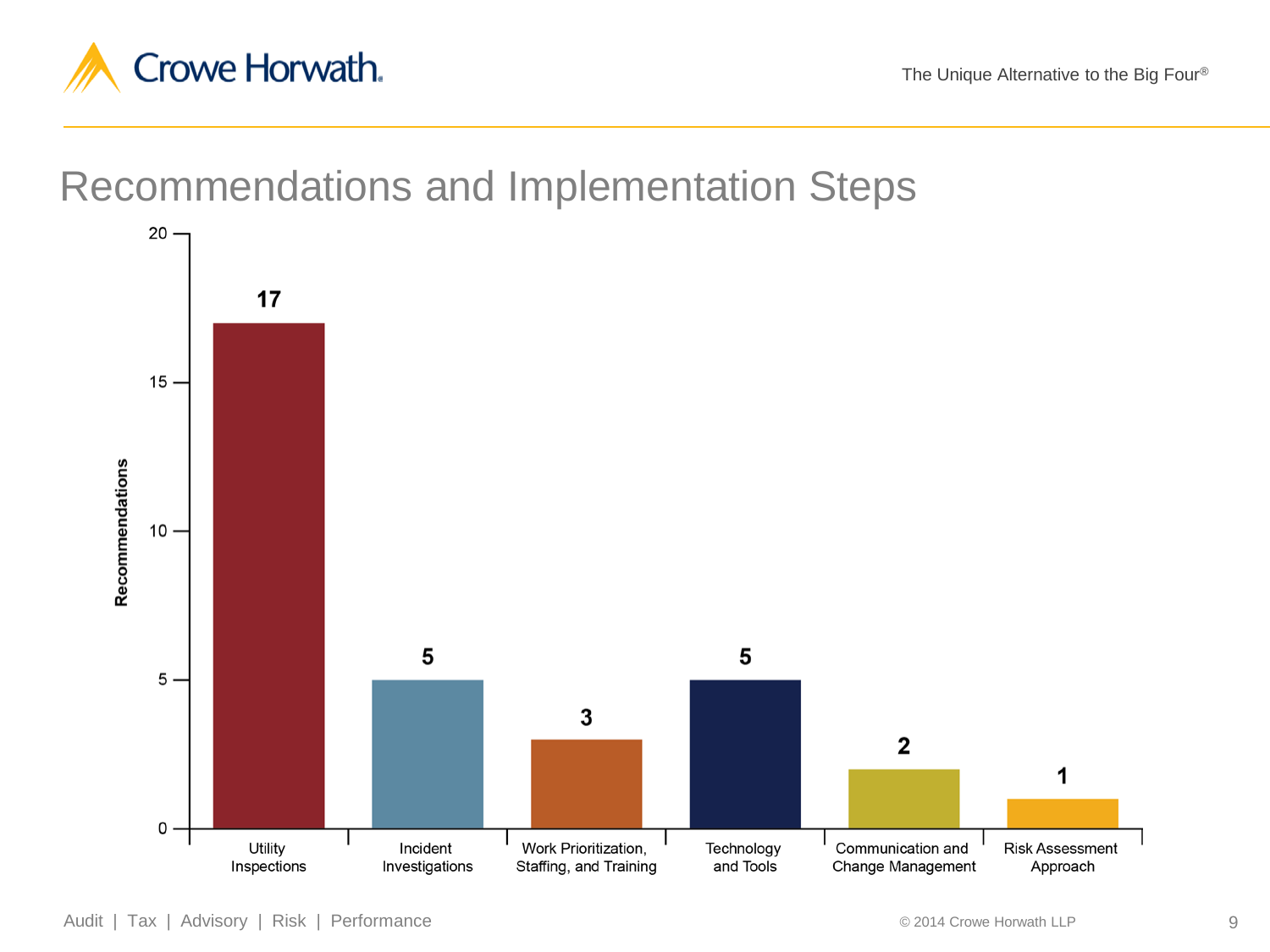

Recommendations and Implementation Steps

**Timing** 

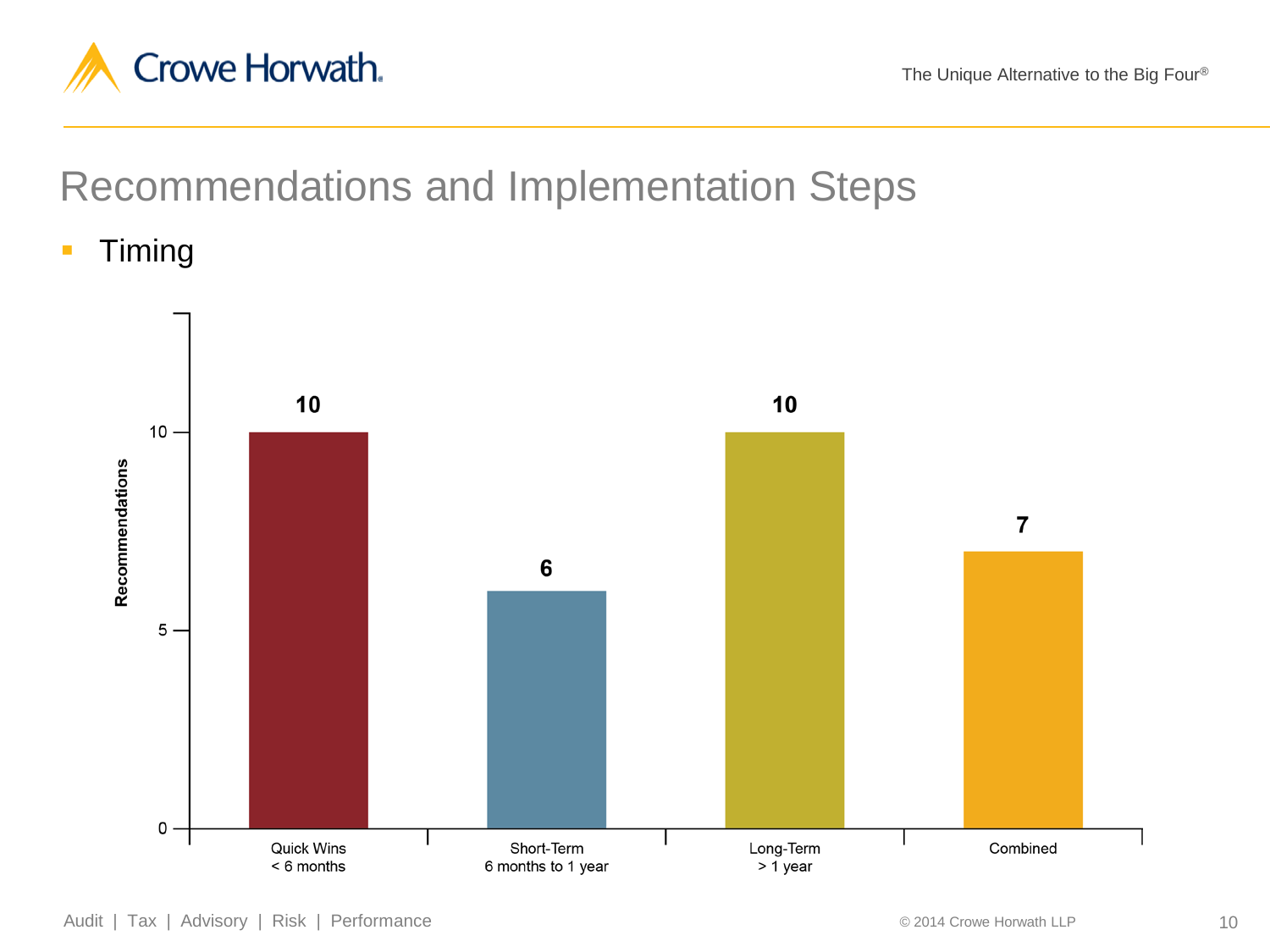

# Recommendations and Implementation Steps

#### **Priorities**

- Improving utility inspection performance
- **Upgrading outdated technology**
- **Providing risk assessment capabilities**
- **Addressing backlogs**
- **Prioritizing and focusing work**
- **Communicating activities, processes, and goals**
- **Increasing PHMSA evaluation score**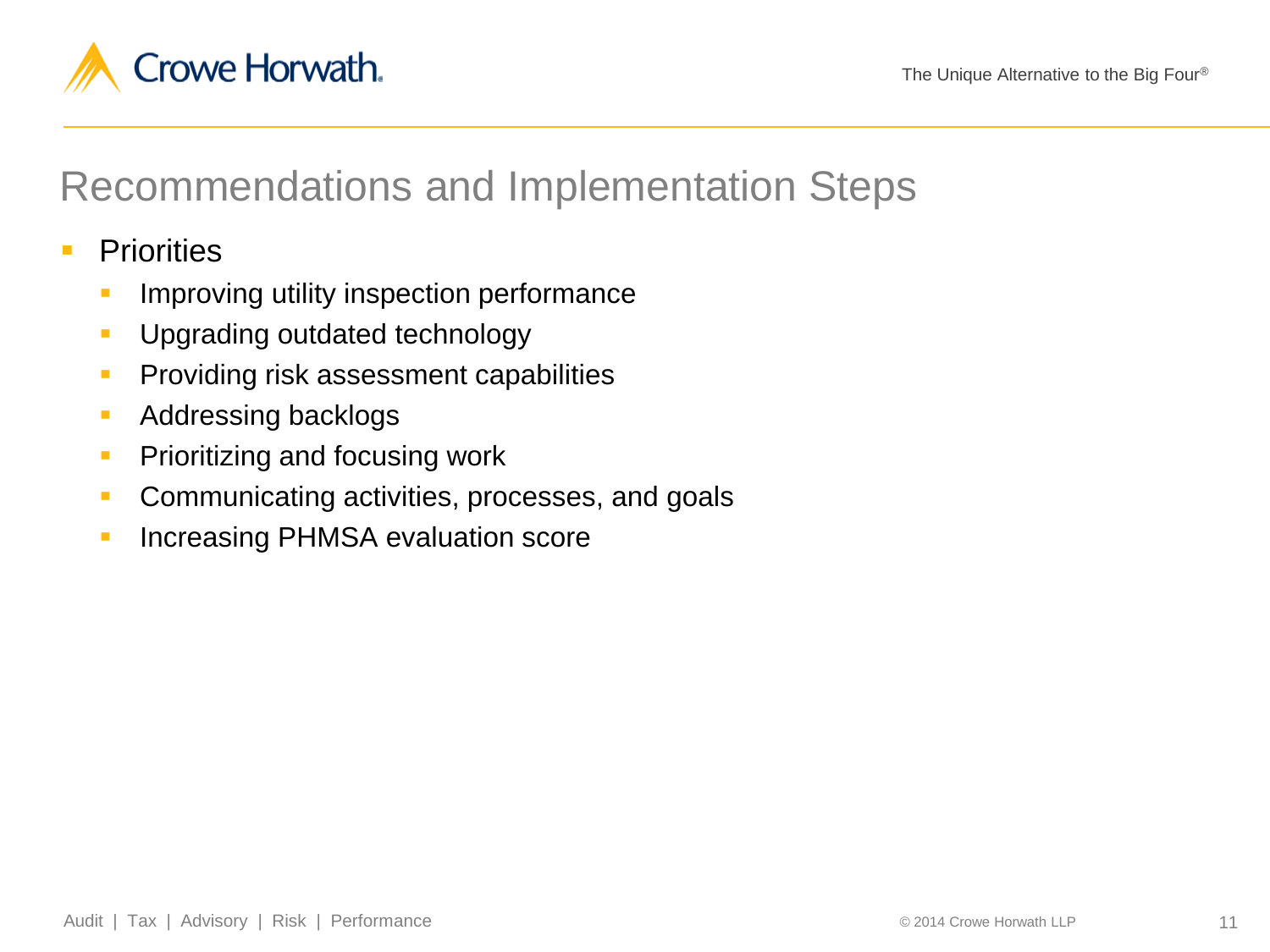

### Performance Metrics

- **Recommended 19 performance metrics to track and measures progress**
- Example: incidents per mile of natural gas pipeline (2005 to 2013)